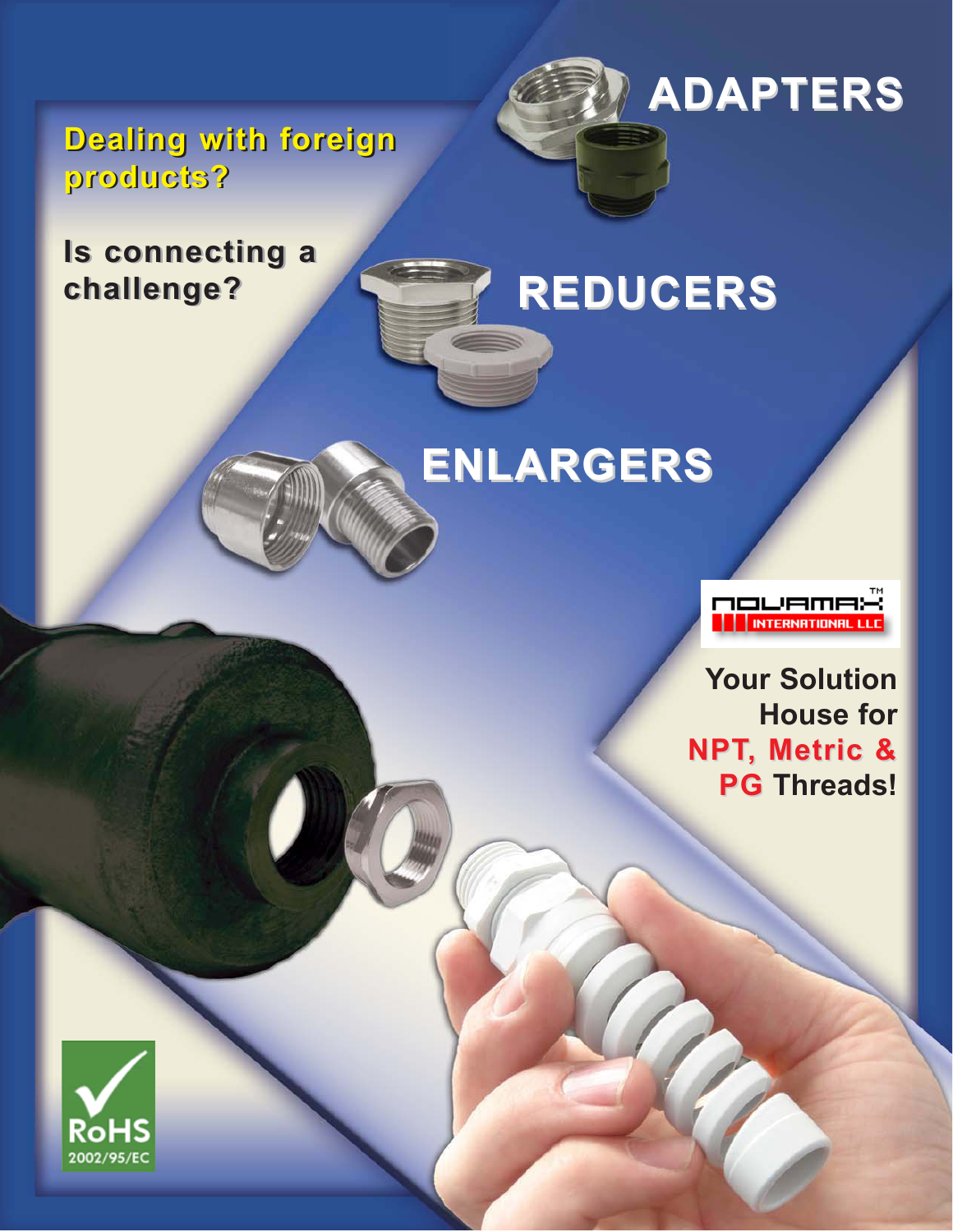

## **Adapters Adapters**



| <b>NPT to METRIC THREADS</b> |                       |                       |               |               |  |
|------------------------------|-----------------------|-----------------------|---------------|---------------|--|
| <b>PART</b>                  | <b>MALE</b>           | <b>FEMALE</b>         | <b>THREAD</b> | <b>HEIGHT</b> |  |
| <b>NUMBER</b>                | THREAD (A) THREAD (B) |                       | LENGTH (T)    | (H)           |  |
|                              |                       |                       | INCHES (MM)   | INCHES (MM)   |  |
| AT-1216-BR                   | $1/2$ " NPT           | M <sub>16</sub> x 1.5 | .79(20)       | 1.18(30)      |  |
| <b>AT-1220-BR</b>            | $1/2$ " NPT           | M20 x 1.5             | .91(23)       | 1.50(38)      |  |
| <b>AT-1225-BR</b>            | 1/2" NPT              | M25 x 1,5             | .79(20)       | 1.20(30.5)    |  |
| AT-1032-BR                   | 1" NPT                | M32 x 1,5             | .63(16)       | 1.30(33)      |  |
| AT-5432-BR                   | 1-1/4" NPT            | M32 x 1.5             | .67(17)       | 1.30(33)      |  |
|                              |                       |                       |               |               |  |

#### **NPT to PG THREADS**

| <b>PART</b>       | MALE        | <b>FEMALE</b>   | <b>THREAD</b> | <b>HEIGHT</b> |
|-------------------|-------------|-----------------|---------------|---------------|
| <b>NUMBER</b>     | THREAD (A)  | THREAD (B)      | LENGTH (T)    | (H)           |
|                   |             |                 | INCHES (MM)   | INCHES (MM)   |
| <b>AN-1407-BR</b> | $1/4$ " NPT | PG <sub>7</sub> | .59(15)       | .98(25)       |
| AN-1209-BR        | $1/2$ " NPT | PG <sub>9</sub> | .79(20)       | 1.18(30)      |
| <b>AN-1211-BR</b> | $1/2$ " NPT | <b>PG 11</b>    | .79(20)       | 1.18(30)      |
| <b>AN-1213-BR</b> | $1/2$ " NPT | <b>PG 13</b>    | .79(20)       | 1.18(30)      |
| <b>AN-1221-BR</b> | $1/2$ " NPT | <b>PG 21</b>    | .79(20)       | 1.26(32)      |
| AN-3421-BR        | 3/4" NPT    | <b>PG 21</b>    | .71(18)       | 1.26(32)      |
| <b>AN-1029-BR</b> | 1" NPT      | <b>PG 29</b>    | .98(25)       | 1.38(35)      |
| AN-5429-BR        | 1-1/4" NPT  | <b>PG 29</b>    | .94(24)       | 1.38(35)      |
|                   |             |                 |               |               |

#### **PG to NPT THREADS**

| <b>PART</b>       | MALE            | <b>FEMALE</b> | <b>THREAD</b> | <b>HEIGHT</b> |
|-------------------|-----------------|---------------|---------------|---------------|
| <b>NUMBER</b>     | THREAD (A)      | THREAD (B)    | LENGTH (T)    | (H)           |
|                   |                 |               | INCHES (MM)   | INCHES (MM)   |
| <b>AG-1112-BK</b> | <b>PG 11</b>    | $1/2$ " NPT   | .27(7)        | .83(21)       |
| AG-1312-BK        | PG 13.5         | $1/2$ " NPT   | .35(9)        | .91(23)       |
|                   |                 |               |               |               |
| AG-0912-AL        | PG <sub>9</sub> | $1/2$ " NPT   | .25(6)        | (24)<br>.94   |
| AG-0912-BR        | PG <sub>9</sub> | $1/2$ " NPT   | .26(6.5)      | .94(24)       |
| <b>AG-1112-BR</b> | <b>PG 11</b>    | $1/2$ " NPT   | .24(6)        | .89(22.7)     |
| AG-1312-BR        | <b>PG 13</b>    | $1/2$ " NPT   | .24(6)        | .93(23.5)     |
| AG-1612-BR        | PG 16           | $1/2$ " NPT   | .26(6.5)      | (23)<br>.91   |
| AG-2112-BR        | <b>PG 21</b>    | $1/2$ " NPT   | .27<br>(7)    | (15)<br>.59   |
| AG-2134-BR        | PG 21           | $3/4"$ NPT    | .27<br>(7)    | (24)<br>.94   |
| AG-2910-BR        | <b>PG 29</b>    | 1" NPT        | (8)<br>.31    | (20)<br>.79   |

#### **METRIC to NPT THREADS**

| <b>PART</b>        | Male                  | <b>FEMALE</b> | <b>THREAD</b> | <b>HEIGHT</b> |
|--------------------|-----------------------|---------------|---------------|---------------|
| <b>NUMBER</b>      | THREAD (A)            | THREAD (B)    | LENGTH (T)    | (H)           |
|                    |                       |               | INCHES (MM)   | INCHES (MM)   |
| AM-1612-BK         | M <sub>16</sub> x 1,5 | 1/2" NPT      | .24<br>(6)    | 1.30(33)      |
| <b>AM-2012-BKI</b> | $M20 \times 1.5$      | $1/2$ " NPT   | .27(7)        | 1.06(27)      |
|                    |                       |               |               |               |
| <b>AM-1612-BRI</b> | M <sub>16</sub> x 1,5 | $1/2$ " NPT   | .24<br>(6)    | (23)<br>.91   |
| <b>AM-2012-BRI</b> | $M20 \times 1.5$      | $1/2$ " NPT   | .24(6)        | .91(23)       |
| <b>AM-2512-BRI</b> | M25 x 1.5             | $1/2$ " NPT   | .27<br>(7)    | .57(15)       |
| <b>AM-2534-BRI</b> | M25 x 1.5             | $3/4"$ NPT    | .27<br>(7)    | 1.07<br>(26)  |
| AM-3210-BRI        | M32 x 1.5             | 1" NPT        | (8)<br>.31    | (33)<br>1.30  |
| <b>AM-3254-BRI</b> | M32 x 1.5             | 1-1/4" NPT    | (8)<br>.31    | 1.30<br>(33)  |

| <b>PG to METRIC THREADS</b> |                 |                       |               |               |  |
|-----------------------------|-----------------|-----------------------|---------------|---------------|--|
| <b>PART</b>                 | <b>MALE</b>     | <b>FEMALE</b>         | <b>THREAD</b> | <b>HEIGHT</b> |  |
| <b>NUMBER</b>               | THEAD(A)        | THREAD (B)            | LENGTH (T)    | (H)           |  |
|                             |                 |                       | INCHES (MM)   | INCHES (MM)   |  |
| AP-0712-BK                  | PG <sub>7</sub> | M12 x 1,5             | .59(15)       | .75(19)       |  |
| AP-0912-BK                  | PG <sub>9</sub> | M <sub>12</sub> x 1.5 | .59(15)       | .75 (19)      |  |
| AP-0916-BK                  | PG <sub>9</sub> | M <sub>16</sub> x 1.5 | .31(8)        | .47(12)       |  |
| <b>AP-1116-BK</b>           | <b>PG 11</b>    | M <sub>16</sub> x 1.5 | .59(15)       | .75(19)       |  |
| AP-1120-BK                  | <b>PG 11</b>    | $M20 \times 1.5$      | .59(15)       | .75(19)       |  |
| AP-1316-BK                  | <b>PG 13</b>    | M <sub>16</sub> x 1.5 | .31<br>(8)    | .24(6)        |  |
| AP-1320-BK                  | <b>PG 13</b>    | $M20 \times 1.5$      | .31(8)        | .51(13)       |  |
| AP-1620-BK                  | <b>PG 16</b>    | M20 x 1.5             | .31(8)        | .51(13)       |  |
| AP-1625-BK                  | <b>PG 16</b>    | M25 x 1.5             | .31(8)        | .59(15)       |  |
| AP-2125-BK                  | <b>PG 21</b>    | M25 x 1.5             | .59(15)       | .75(19)       |  |
| AP-2132-BK                  | <b>PG 21</b>    | M32 x 1.5             | .31(8)        | .59 (15)      |  |
| AP-2932-BK                  | <b>PG 29</b>    | M32 x 1.5             | .59(15)       | .75(19)       |  |
| AP-2940-BK                  | <b>PG 29</b>    | M40 x 1.5             | .39(10)       | .67(17)       |  |
| AP-3640-BK                  | PG 36           | M40 x 1,5             | .59 (15)      | .20(5)        |  |
| AP-3650-BK                  | PG 36           | M50 x 1.5             | .59(15)       | .77(19.5)     |  |
| <b>AP-4240-BK</b>           | <b>PG 42</b>    | M40 x 1,5             | .59(15)       | .20(5)        |  |
| AP-4250-BK                  | <b>PG 42</b>    | M50 x 1.5             | .59(15)       | .77(19.5)     |  |
| AP-4850-BK                  | <b>PG 48</b>    | M50 x 1.5             | .59(15)       | .20(5)        |  |
| AP-4863-BK                  | <b>PG 48</b>    | M63 x 1.5             | .59(15)       | .78(20)       |  |
|                             |                 |                       |               |               |  |
| AP-0916-BR                  | PG <sub>9</sub> | M <sub>16</sub> x 1.5 | .24(6)        | .41(10.5)     |  |
| AP-1120-BR                  | <b>PG 11</b>    | M20 x 1.5             | .26(6.5)      | .49(12.5)     |  |
| AP-1320-BR                  | <b>PG 13</b>    | M20 x 1.5             | .26(6.5)      | .49(12.5)     |  |
| AP-1625-BR                  | <b>PG 16</b>    | M25 x 1,5             | .26(6.5)      | .57(14.5)     |  |

#### **METRIC to PG THREADS**

| <b>PART</b>       | MALE                  | <b>FEMALE</b>   | <b>THREAD</b> | HEIGHT      |
|-------------------|-----------------------|-----------------|---------------|-------------|
| <b>NUMBER</b>     | THREAD (A)            | THREAD (B)      | LENGTH (T)    | (H)         |
|                   |                       |                 | INCHES (MM)   | INCHES (MM) |
| AF-1207-BK        | M <sub>12</sub> x 1.5 | PG <sub>7</sub> | .31(8)        | .47(12)     |
| <b>AF-1609-BK</b> | M <sub>16</sub> x 1.5 | PG <sub>9</sub> | .59(15)       | .75(19)     |
| AF-2013-BK        | M <sub>20</sub> x 1.5 | PG 13           | .31(8)        | .51(13)     |
| AF-2513-BK        | M <sub>25</sub> x 1.5 | PG 13           | .31(8)        | .24(6)      |
| AF-2516-BK        | M <sub>25</sub> x 1.5 | PG 16           | .31(8)        | .55(14)     |
| <b>AF-3221-BK</b> | M32 x 1.5             | PG 21           | .39(10)       | .59(15)     |
| AF-4029-BK        | M40 x 1.5             | <b>PG 29</b>    | .39(10)       | .59(15)     |
| <b>AF-5036-BK</b> | M50 x 1.5             | PG 36           | .47(12)       | .67(17)     |
| AF-6342-BK        | M63 x 1.5             | <b>PG 42</b>    | .59(15)       | .20(5)      |
| AF-6348-BK        | M63 x 1.5             | PG 48           | .59(15)       | .78(20)     |
|                   |                       |                 |               |             |
| AF-1609-BR        | M <sub>16</sub> x 1,5 | PG <sub>9</sub> | .24(6)        | .41(10.5)   |
| AF-2011-BR        | M <sub>20</sub> x 1.5 | PG 11           | .26(6.5)      | .49(12.5)   |
| AF-2013-BR        | M20 x 1.5             | PG 13           | .26(6.5)      | .49(12.5)   |
| AF-2016-BR        | M20 x 1.5             | PG 16           | .26(6.5)      | .49(12.5)   |
| AF-2516-BR        | M <sub>25</sub> x 1.5 | PG 16           | .26(6.5)      | .49(12.5)   |
| AF-2521-BR        | M <sub>25</sub> x 1.5 | PG 21           | .26(6.5)      | .57(14.5)   |
| AF-3229-BR        | M32 x 1.5             | PG 29           | .28(7)        | .63(16)     |

*See Last Page for Product Specifications!*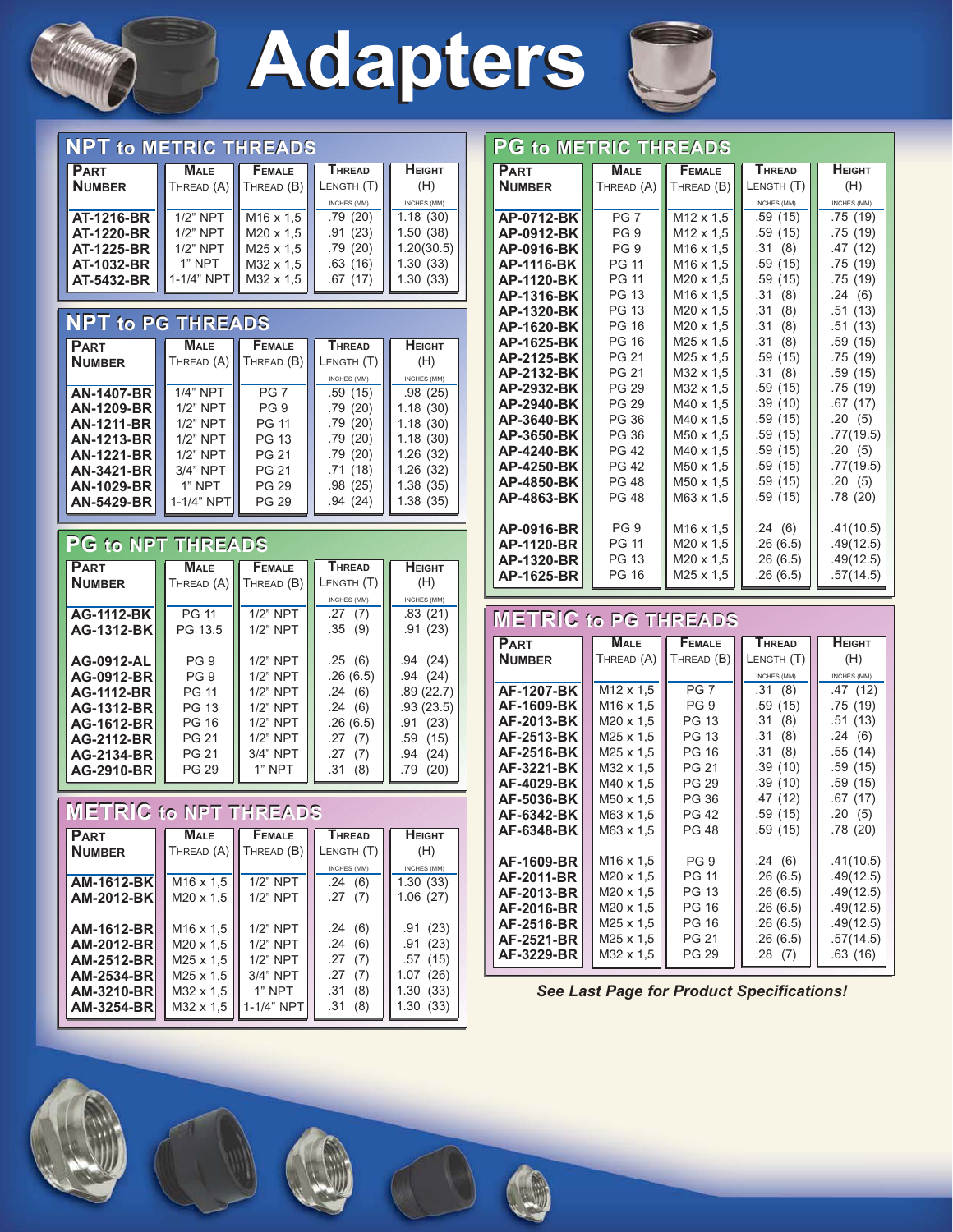

## **Reducers Reducers**



| <b>NPT to NPT THREADS</b>                |                              |                                    |                                                     |                            | ME                     |
|------------------------------------------|------------------------------|------------------------------------|-----------------------------------------------------|----------------------------|------------------------|
| <b>PART</b>                              | <b>MALE</b>                  | <b>FEMALE</b>                      | <b>THREAD</b>                                       | <b>Н</b> ЕІGНТ             | PAF                    |
| <b>NUMBER</b>                            | THREAD (A)                   | THREAD (B)                         | LENGTH (T)                                          | (H)                        | Nur                    |
| <b>RN-3412-BR</b>                        | 3/4" NPT                     | $1/2$ " NPT                        | INCHES (MM)<br>.71(18)                              | INCHES (MM)<br>.87(29)     | RM                     |
| <b>RN-1034-BR</b>                        | 1" NPT                       | 3/4" NPT                           | .98(25)                                             | 1.14(29)                   | <b>RM</b>              |
| <b>RN-5410-BR</b>                        | 1-1/4" NPT                   | 1" NPT                             | .98(25)                                             | 1.14(29)                   | <b>RM</b>              |
|                                          |                              |                                    |                                                     |                            | <b>RM</b>              |
| <b>PG to PG THREADS</b>                  |                              |                                    |                                                     |                            | <b>RM</b><br><b>RM</b> |
| <b>PART</b>                              | <b>MALE</b>                  | FEMALE                             | <b>THREAD</b>                                       | <b>HEIGHT</b>              | <b>RM</b>              |
| <b>NUMBER</b>                            | THREAD (A)                   | THREAD (B)                         | LENGTH (T)                                          | (H)                        |                        |
|                                          |                              |                                    | INCHES (MM)                                         | INCHES (MM)                | RR-                    |
| <b>*RP-0907-BR</b>                       | PG <sub>9</sub>              | PG <sub>7</sub><br>PG <sub>7</sub> | .24<br>(6)<br>.24                                   | .34(8.8)                   | RR.<br>RR.             |
| <b>*RP-1107-BR</b><br><b>*RP-1109-BR</b> | PG 11<br>PG 11               | PG <sub>9</sub>                    | (6)<br>.24<br>(6)                                   | .35(9)<br>.35<br>(9)       | RR.                    |
| <b>*RP-1309-BR</b>                       | PG 13                        | PG <sub>9</sub>                    | .26(6.5)                                            | .37(9.5)                   | RR.                    |
| <b>*RP-1311-BR</b>                       | PG 13                        | <b>PG 11</b>                       | .26(6.5)                                            | .37(9.5)                   | RR.                    |
| <b>*RP-1609-BR</b>                       | <b>PG 16</b>                 | PG <sub>9</sub>                    | .26(6.5)                                            | .37(9.5)                   | RR-                    |
| <b>*RP-1611-BR</b>                       | PG 16                        | <b>PG 11</b>                       | .26(6.5)                                            | .37(9.5)                   |                        |
| <b>*RP-1613-BR</b>                       | PG 16                        | PG 13                              | .26(6.5)                                            | .37(9.5)                   | RR-<br>RR.             |
| <b>*RP-2111-BR</b><br><b>*RP-2113-BR</b> | <b>PG 21</b><br><b>PG 21</b> | <b>PG 11</b><br><b>PG 13</b>       | .27<br>(7)<br>.27<br>(7)                            | .41(10.3)<br>.41(10.3)     | RR.                    |
| <b>*RP-2116-BR</b>                       | <b>PG 21</b>                 | PG 16                              | .27<br>(7)                                          | .41(10.3)                  | RR.                    |
| <b>*RP-2916-BR</b>                       | <b>PG 29</b>                 | <b>PG 16</b>                       | .31<br>(8)                                          | .45(11.5)                  | RR.                    |
| <b>*RP-2921-BR</b>                       | <b>PG 29</b>                 | PG 21                              | .31<br>(8)                                          | .45(11.5)                  | RR.                    |
| <b>*RP-3621-BR</b>                       | PG 36                        | <b>PG 21</b>                       | .35<br>(9)                                          | .49(12.5)                  | RR.                    |
| <b>*RP-3629-BR</b>                       | PG 36                        | <b>PG 29</b>                       | .35<br>(9)                                          | .49(12.5)                  | RR.                    |
| <b>*RP-4229-BR</b>                       | <b>PG 42</b><br><b>PG 42</b> | <b>PG 29</b><br>PG 36              | .39(10)                                             | .53(13.5)                  | RR.<br>RR.             |
| <b>*RP-4236-BR</b><br><b>*RP-4836-BR</b> | <b>PG 48</b>                 | PG 36                              | .39(10)<br>.39(10)                                  | .53(13.5)<br>.53(13.5)     | RR.                    |
| <b>*RP-4842-BR</b>                       | <b>PG 48</b>                 | <b>PG 42</b>                       | .39(10)                                             | .53(13.5)                  | RR.                    |
|                                          |                              |                                    |                                                     |                            | RR-                    |
| <b>RR-0907-BR</b>                        | PG <sub>9</sub>              | PG <sub>7</sub>                    | .24<br>(6)                                          | .33(8.5)                   |                        |
| <b>RR-1107-BR</b>                        | <b>PG 11</b>                 | PG <sub>7</sub>                    | (6)<br>.24                                          | .33<br>(8.5)               | <b>RM</b><br><b>RM</b> |
| <b>RR-1109-BR</b><br><b>RR-1309-BR</b>   | PG 11<br><b>PG 13</b>        | PG <sub>9</sub><br>PG <sub>9</sub> | .24<br>(6)<br>.26(6.5)                              | .33<br>(8.5)<br>.35<br>(9) | <b>RM</b>              |
| <b>RR-1311-BR</b>                        | PG 13                        | <b>PG 11</b>                       | .26(6.5)                                            | .35<br>(9)                 | <b>RM</b>              |
| <b>RR-1609-BR</b>                        | <b>PG 16</b>                 | PG <sub>9</sub>                    | .26(6.5)                                            | .37<br>(9.5)               | <b>RM</b>              |
| <b>RR-1611-BR</b>                        | PG 16                        | <b>PG 11</b>                       | .26(6.5)                                            | .37<br>(9.5)               | <b>RM</b>              |
| <b>RR-1613-BR</b>                        | PG 16                        | <b>PG 13</b>                       | .26(6.5)                                            | .37<br>(9.5)               | <b>RM</b>              |
| <b>RR-2111-BR</b>                        | <b>PG 21</b>                 | <b>PG 11</b>                       | .27<br>(7)                                          | .39<br>(10)                | <b>RM</b><br><b>RM</b> |
| <b>RR-2113-BR</b><br><b>RR-2116-BR</b>   | <b>PG 21</b><br><b>PG 21</b> | <b>PG 13</b><br><b>PG 16</b>       | .27<br>(7)<br>.27<br>(7)                            | .39<br>(10)<br>.39<br>(10) | <b>RM</b>              |
| <b>RR-2916-BR</b>                        | <b>PG 29</b>                 | PG 16                              | .31<br>(8)                                          | .45 (11.5)                 | RM                     |
| <b>RR-2921-BR</b>                        | PG 29                        | PG 21                              | .31<br>(8)                                          | .45 (11.5)                 | <b>RM</b>              |
| <b>RR-3621-BR</b>                        | PG 36                        | PG 21                              | .35<br>(9)                                          | .49(12.5)                  | RM                     |
| <b>RR-3629-BR</b>                        | <b>PG 36</b>                 | <b>PG 29</b>                       | .35<br>(9)                                          | .49 (12.5)                 | <b>RM</b>              |
| <b>RR-4229-BR</b>                        | PG 42                        | PG 29                              | .39<br>(10)                                         | .55 (14)                   | <b>RM</b><br><b>RM</b> |
| <b>RR-4236-BR</b><br><b>RR-4836-BR</b>   | PG 42<br><b>PG 48</b>        | PG 36<br>PG 36                     | .39<br>(10)<br>.39<br>(10)                          | .55(14)<br>.55(14)         | RM                     |
| <b>RR-4842-BR</b>                        | <b>PG 48</b>                 | PG 42                              | .39<br>(10)                                         | .55<br>(14)                |                        |
|                                          |                              |                                    |                                                     |                            |                        |
| <b>RR-0907-GY</b>                        | PG <sub>9</sub>              | PG <sub>7</sub>                    | .31<br>(8)                                          | .55(14)                    |                        |
| <b>RR-1109-GY</b>                        | PG 11<br>PG 13               | PG <sub>9</sub><br>PG <sub>9</sub> | .31<br>(8)<br>.31<br>(8)                            | .71<br>(18)<br>.47         |                        |
| <b>RR-1309-GY</b><br><b>RR-1311-GY</b>   | <b>PG 13</b>                 | PG 11                              | .35<br>(9)                                          | (12)<br>.83<br>(21)        |                        |
| <b>RR-1609-GY</b>                        | PG 16                        | PG <sub>9</sub>                    | .39<br>(10)                                         | .51<br>(13)                |                        |
| <b>RR-1611-GY</b>                        | <b>PG 16</b>                 | PG 11                              | .39<br>(10)                                         | (13)<br>.51                |                        |
| <b>RR-1613-GY</b>                        | PG 16                        | PG 13                              | .39<br>(10)                                         | .98<br>(25)                |                        |
| <b>RR-2113-GY</b>                        | <b>PG 21</b>                 | PG 13                              | .43<br>(11)                                         | .53 (13.5)                 |                        |
| ETC                                      |                              |                                    | See Website for Full List of Reducers in Grey Nylon |                            |                        |

| <b>METRIC to METRIC THREADS</b> |                       |                       |               |               |
|---------------------------------|-----------------------|-----------------------|---------------|---------------|
| <b>PART</b>                     | <b>MALE</b>           | <b>FEMALE</b>         | <b>THREAD</b> | <b>HEIGHT</b> |
| <b>NUMBER</b>                   | THREAD (A)            | THREAD (B)            | LENGTH (T)    | (H)           |
|                                 |                       |                       | INCHES (MM)   | INCHES (MM)   |
| <b>RM-1612-BK</b>               | M16 x 1,5             | M12 x 1,5             | .31<br>(8)    | .24<br>(6)    |
| <b>RM-2016-BK</b>               | M20 x 1,5             | M16 x 1,5             | .31(8)        | .24<br>(6)    |
| <b>RM-2520-BK</b>               | M25 x 1,5             | M20 x 1,5             | .31(8)        | .24<br>(6)    |
| <b>RM-3225-BK</b>               | M32 x 1,5             | $M25 \times 1,5$      | .39(10)       | (6)<br>.24    |
| <b>RM-4032-BK</b>               | M40 x 1,5             | M32 x 1,5             | .59(15)       | .20<br>(5)    |
| <b>RM-5040-BK</b>               | M50 x 1,5             | M40 x 1,5             | .59(15)       | .20<br>(5)    |
| <b>RM-6350-BK</b>               | M63 x 1,5             | M50 x 1,5             | .59(15)       | .20<br>(5)    |
|                                 |                       |                       |               |               |
| <b>RR-1612-GY</b>               | M16 x 1,5             | M12 x 1,5             | .35<br>(9)    | 1.06<br>(27)  |
| <b>RR-2016-GY</b>               | M20 x 1,5             | M <sub>16</sub> x 1,5 | (9)<br>.35    | 1.06<br>(27)  |
| <b>RR-2520-GY</b>               | M25 x 1,5             | M20 x 1,5             | .39(10)       | .67<br>(17)   |
| <b>RR-3225-GY</b>               | M32 x 1,5             | M25 x 1,5             | .47<br>(12)   | .75<br>(19)   |
| <b>RR-4032-GY</b>               | M40 x 1,5             | M32 x 1,5             | .47<br>(12)   | .75<br>(19)   |
| <b>RR-5040-GY</b>               | M50 x 1,5             | M40 x 1,5             | .55<br>(14)   | .83<br>(21)   |
| <b>RR-6350-GY</b>               | M63 x 1,5             | M50 x 1,5             | .59<br>(15)   | (22)<br>.87   |
|                                 |                       |                       |               |               |
| <b>RR-1612-BR</b>               | M16 x 1,5             | M12 x 1,5             | .24<br>(6)    | .33(8.5)      |
| <b>RR-2012-BR</b>               | M20 x 1,5             | M12 x 1,5             | .26<br>(6.5)  | .35<br>(9)    |
| <b>RR-2016-BR</b>               | M20 x 1,5             | M <sub>16</sub> x 1,5 | .26(6.5)      | .35<br>(9)    |
| <b>RR-2516-BR</b>               | M25 x 1,5             | M16 x 1,5             | .28<br>(7)    | .39<br>(10)   |
| <b>RR-2520-BR</b>               | M25 x 1,5             | M20 x 1,5             | .28<br>(7)    | .39<br>(10)   |
| <b>RR-3220-BR</b>               | M32 x 1,5             | M20 x 1,5             | .31<br>(8)    | .45(11.5)     |
| <b>RR-3225-BR</b>               | M32 x 1,5             | M25 x 1,5             | .31<br>(8)    | .45(11.5)     |
| <b>RR-4025-BR</b>               | M40 x 1,5             | M25 x 1,5             | .31<br>(8)    | .45(11.5)     |
| <b>RR-4032-BR</b>               | M40 x 1,5             | M32 x 1,5             | .35<br>(9)    | .49(12.5)     |
| <b>RR-5032-BR</b>               | M50 x 1,5             | M32 x 1,5             | .39<br>(10)   | .55<br>(14)   |
| <b>RR-5040-BR</b>               | M50 x 1,5             | M40 x 1,5             | .39<br>(10)   | .55<br>(14)   |
| <b>RR-6340-BR</b>               | M63 x 1,5             | M40 x 1,5             | .39<br>(10)   | (14)<br>.55   |
| <b>RR-6350-BR</b>               | M63 x 1,5             | M50 x 1,5             | .39<br>(10)   | .55<br>(14)   |
|                                 |                       |                       |               |               |
| <b>RM-1612-BR</b>               | M <sub>16</sub> x 1,5 | $M12 \times 1,5$      | .20<br>(5)    | .31<br>(8)    |
| <b>RM-2012-BR</b>               | M20 x 1,5             | M12 x 1,5             | .24<br>(6)    | .37(9.5)      |
| <b>RM-2016-BR</b>               | M20 x 1,5             | M16 x 1,5             | .24<br>(6)    | .37(9.5)      |
| <b>RM-2516-BR</b>               | $M25 \times 1,5$      | M <sub>16</sub> x 1,5 | .27<br>(7)    | .41(10.5)     |
| <b>RM-2520-BR</b>               | M25 x 1,5             | M20 x 1,5             | .27<br>(7)    | .41(10.5)     |
| <b>RM-3216-BR</b>               | M32 x 1.5             | M16 x 1,5             | .31<br>(8)    | .49(12.5)     |
| <b>RM-3220-BR</b>               | M32 x 1,5             | $M20 \times 1,5$      | .31<br>(8)    | .49(12.5)     |
| <b>RM-3225-BR</b>               | M32 x 1,5             | M25 x 1,5             | .31<br>(8)    | .49(12.5)     |
| <b>RM-4020-BR</b>               | M40 x 1,5             | M20 x 1,5             | .31<br>(8)    | .51 (13)      |
| <b>RM-4025-BR</b>               | M40 x 1,5             | M25 x 1,5             | .31<br>(8)    | .51<br>(13)   |
| <b>RM-4032-BRI</b>              | M40 x 1,5             | M32 x 1,5             | .31<br>(8)    | (13)<br>.51   |
| <b>RM-5025-BR</b>               | M50 x 1,5             | $M25 \times 1,5$      | .35<br>(9)    | .59<br>(15)   |
| <b>RM-5032-BR</b>               | M50 x 1,5             | M32 x 1,5             | .35<br>(9)    | (15)<br>.59   |
| <b>RM-5040-BR</b>               | $M50 \times 1,5$      | $M40 \times 1,5$      | .35<br>(9)    | .59 (15)      |
| <b>RM-6332-BR</b>               | M63 x 1,5             | M32 x 1,5             | .39<br>(10)   | .65(16.5)     |
| <b>RM-6340-BR</b>               | M63 x 1,5             | $M40 \times 1,5$      | .39<br>(10)   | .65(16.5)     |
| <b>RM-6350-BR</b>               | M63 x 1,5             | M50 x 1,5             | .39<br>(10)   | .65(16.5)     |
|                                 |                       |                       |               |               |

#### *Product Options:*

**RP:** *without O-Ring* **RQ:** *with O-Ring*

**\***

*Example: RP-0907-BR becomes RQ-0907-BR*

*See Last Page for Product Specifications!*